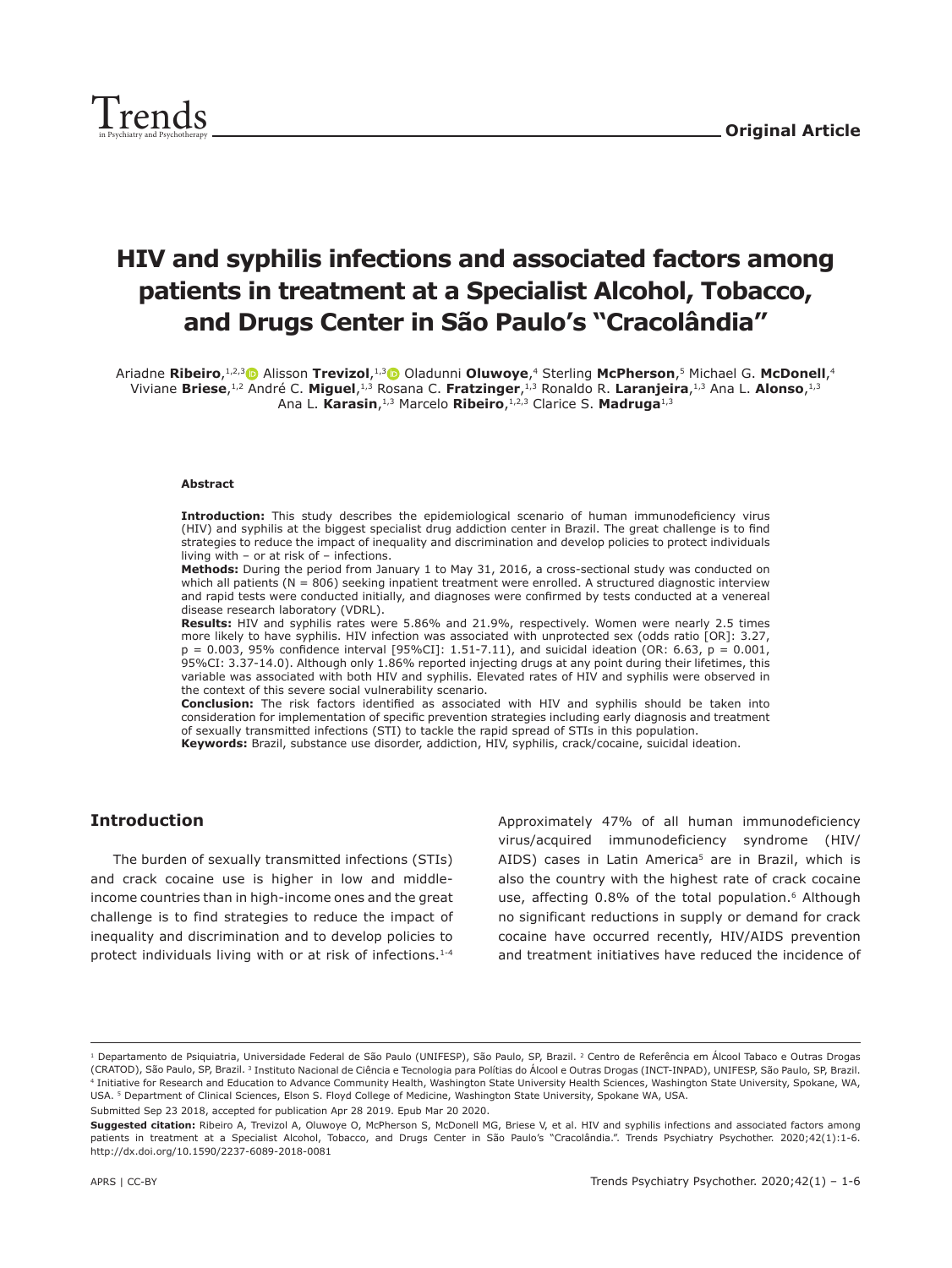new HIV/AIDS cases significantly all over the globe,<sup>5</sup> from 3.1 million in 2000 to 2.1 million in 2015. In Brazil, however, reports showed a 53.2% increase in HIV rates amongst those aged 15 to 19 and a 10.3% increase among those aged 20 to 24 between 2004 and 2013.5,7 The increase in HIV rates was followed by a significant increase in syphilis infections.7

In Brazil, a calamitous increase in acquired syphilis infections was observed between 2011 and 2016, despite government efforts at containment. In 2015, primary syphilis accounted for 31.6% of the total number of cases, while latent, secondary and tertiary syphilis accounted for 23.6%, 10.7% and 5.8%, respectively.<sup>7,8</sup> The scenario is of even greater concern when it comes to syphilis during pregnancy: in this population the detection rate increased from 3.7 to 11.2% over the same period.<sup>8</sup> This increase was followed by a rise in the incidence rate of congenital syphilis (from 2.4 to 6.5%), underscoring the severity of the epidemiological situation.9

Based on previously established risk factors associated with STIs and HIV in substance use disorders (SUD), public health policies have been proposed and implemented in Brazil, usually focusing on prioritizing specific high-risk populations (i.e. sex workers, men who have sex with men, transgender people and drug users).10-12

Annually, Brazil consumes a third of all cocaine destined for the South American market and is currently the largest crack consumer on the planet.<sup>13</sup> In 2012, the proportion of the country's population that consumed reached 0.8%,<sup>6</sup> while the most common route of transmission of STI and HIV is sexual.<sup>14</sup> The greatest open-air concentration of drug users is in São Paulo, in an area known nationally as "Cracolândia," where drugs are used and traded non-stop.<sup>13</sup> Although data on the prevalence of STIs among crack cocaine users in the Cracolândia setting is still limited, early studies have illustrated that the problems described above constitute a synergy between social vulnerability, low education and economic inequality.<sup>15,16</sup>

## **Methods**

#### **Sample**

During the study period (January 1, 2016 to May 31, 2016), a total of  $n = 806$  individuals presented at the observation unit at the Specialist Alcohol, Tobacco, and Drugs Center in São Paulo (CRATOD – Observation Unit) and were provided with rapid testing services (blood borne viruses [BBV]/STI).

#### **Measures and data**

The rapid STI/BBV test data used in the analysis are based on results (positive versus negative status) from the following immunochromatographic assays: (1) Alere™ anti-TP syphilis test, for qualitative detection of all *Treponema pallidum* antibody isotypes (IgG, IgM, IgA); (2) Bioclin™ HIV Tri Line K087, for qualitative detection of total anti-HIV 1 antibodies (IgM, IgG, IgA, IgE), the O subtype and anti-HIV 2; (3) Alere® hepatitis C virus (HCV) test, for qualitative detection of immunoreactive antigens, such as those found in NS3, NS4 and NS5 regions of the HCV genome. A variety of additional sociobehavioral, drug use and clinical data indicators were collected from a semi-structured interview protocol administered by the CRATOD staff at various stages of patient assessment and from patients' files. Relevant data was extracted from these files without unique personal identifiers. The following variables were created, partly by combining result categories, and included as follows: sex (male versus female), age (continuous), length of education (categorical variable: No education, Up to 5 years, 6 to 9 years, 10 to 13 years, 14 years or more), housing status (stable versus transient versus homeless), primary drug problem (marijuana versus cocaine versus crack cocaine versus alcohol), suicidal ideation (thought or plan of suicide, past attempt, considered suicide as an escape, yes versus no), psychotic symptoms (at admission, yes versus no), safer sex practice (operationalized as consistent or occasional condom use, yes versus no), and rapid test results for syphilis, HIV and HCV (reactive versus non-reactive). The assessment interview defines the risk criteria and guides admission conduct. It is conducted before any rapid testing and STI diagnosis, and guides admission of patients to emergency beds or referral to outpatient services in the region, as well as reception in therapeutic communities, always in accordance with the psychiatric risk criteria assessed during the interview.<sup>17</sup>

In general, the main complications resulting from use of drugs that bring patients to the emergency department are as follows: acute intoxication by psychoactive drugs, withdrawal and instability of psychiatric comorbidities.

Participants showing signs of intoxication (i.e. agitation or sedation) or displaying aggressive behavior were referred for observation and were interviewed either later the same day or early the following morning. Data were manually entered into a single electronic database (Excel), followed by a double-checking procedure conducted by two members of the research staff.17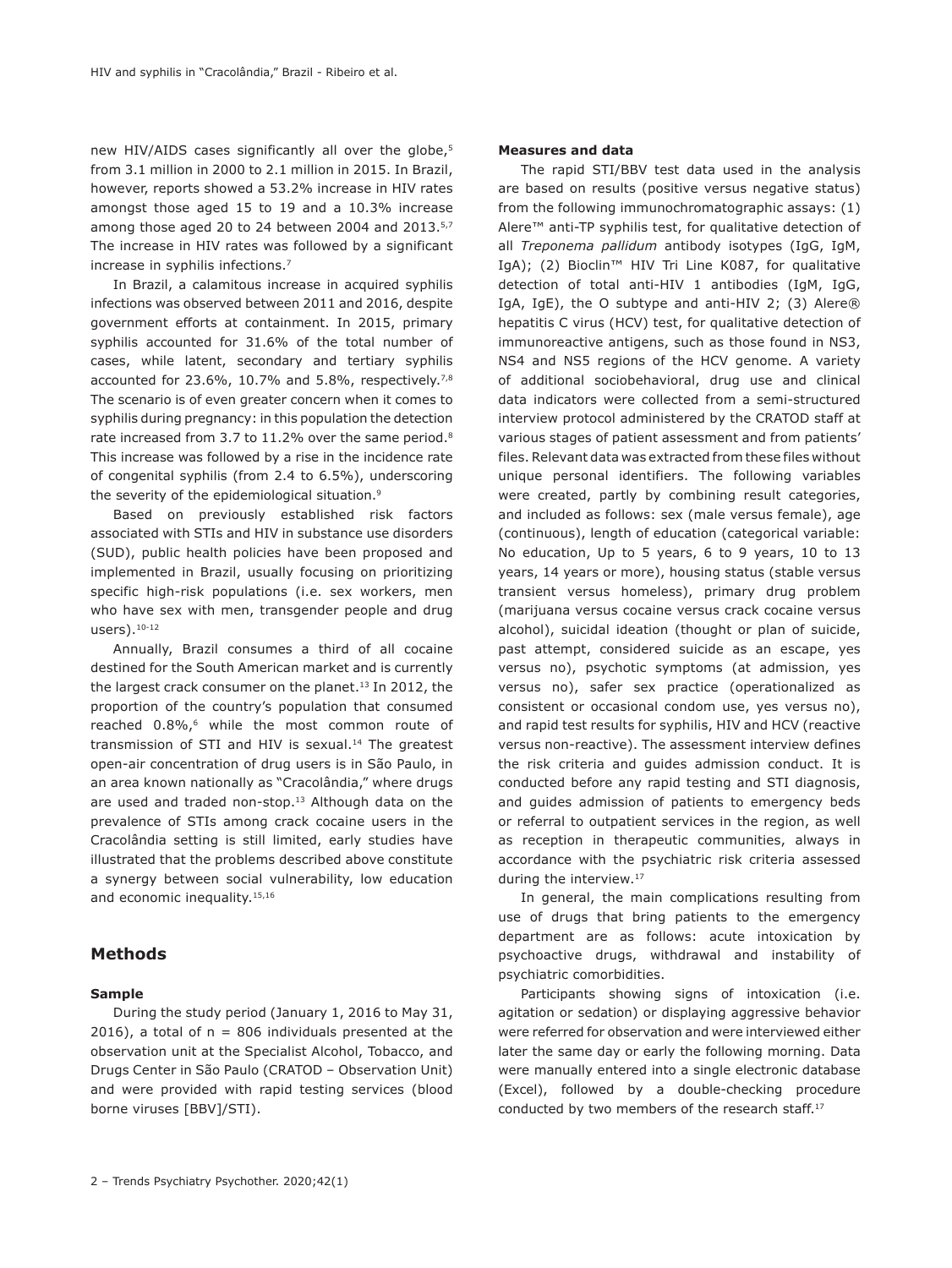We conducted descriptive and multivariate analyses on the retrospective cross-sectional sample data, with HIV diagnosis and syphilis test reaction status as the primary outcomes of interest. We initially described all sociobehavioral, drug use and clinical indicator values for the total study population, and then compared male and female subsets. Bivariate analyses were conducted and odds ratios (OR) and 95% confidence intervals (95%CI) were calculated, and chi-square tests were used to measure associations between covariates of interest and HIV and syphilis infection outcomes. Multiple logistic regression analysis was used to determine factors independently associated with HIV and syphilis infection and adjusted odds ratios (AOR) were calculated. All variables that were moderately associated with a significance of  $p \le 0.05$ in bivariate analyses were considered for inclusion in the multivariate model. Potential confounders, such as age, were included in all regression models. Data were processed using STATA (Stata Corp, College Station, TX) version 15.

### **Ethics statement**

The study was approved by the Ethics Review Board at the Federal University of São Paulo (CAAE: 6850.8117.5.0000.5505) and is registered with the Brazilian National Ethics Committee.

# **Results**

The sample ( $n = 806$ ) was composed mostly of men (77.9%,  $n = 628$ ), with a mean age of 36.5 years (standard deviation  $[SD] = 11.5$ ). With regards to education, most subjects had interrupted their studies before reaching high school (69.8%,  $n = 563$ ). Nearly half of the entire sample was homeless, with a third living in the Cracolândia region, and approximately two thirds were unemployed. Crack cocaine use was the primary reason for seeking treatment in 92.2% of cases  $(n = 743)$ .

The HIV infection rate was  $5.8\%$  (n = 47; 1:1 ratio) and only just under half (48.6%) of the males and a third (30%) of the females reported already having been diagnosed (Table 1). Over a third of the women ( $n = 284$ ) tested positive for syphilis, 76.7% of whom had their diagnoses confirmed by tests at the venereal disease research laboratory (VDRL). Amongst men, 18.2% tested positive, 80% of whom were confirmed as positive by the VDRL (Table 1).

Over 41.0% of the women and 31.0% of the male subjects reported suicidal ideation at the time of the interview. Twenty-one individuals (44.6%) from a total of 47 confirmed cases of HIV were aware of their diagnosis; 17 (36.1%) of these reported suicidal ideation.

Suicidal ideation rates were 40% among those with syphilis and 74.5% among those infected with HIV. Additionally, 61.4% of HIV patients reported having had unprotected sex during the preceding month.

The logistic regression model revealed that women were nearly 2.5 times more likely to have syphilis (OR: 2.44, p = 0.001, 95%CI: 1.67-3.65) than men. Syphilis was also associated with drug injection (OR: 3.54,  $p =$ 0.01 95%CI: 1.23-10.1), but no associations between syphilis and sociodemographic characteristics or risk behavior were detected. HIV was robustly associated with suicidal ideation (OR: 6.63,  $p = 0.001$  95%CI: 3.37-14.0), unprotected sex (OR: 3.27, p = 0.003 95%CI: 1.51-7.11) and history of drug injection (OR: 13.05, p = 0.01 95%CI: 4.32-39.3).

# **Discussion**

The staggering rates of HIV and syphilis detected amongst individuals seeking treatment for SUD in São Paulo (5.8% and 21.9%, respectively) underscore the urgent need to develop more effective prevention and treatment strategies. Our findings indicate that current prevention and treatment strategies are either insufficient or poorly targeted at the key populations.<sup>7,15</sup> In addition, most of the sample reported having had unprotected sex in the preceding month,<sup>18</sup> and a third of them reported having suicidal thoughts at the time of the interview.<sup>19</sup> Both of these aspects were robustly associated with HIV infection, as was unprotected sex with syphilis.

In relation to history of drug injection amongst the population studied, it is pertinent to point out that during the past decade most injection drug users abandoned the habit and chose to begin smoking crack cocaine instead.6 Bearing in mind that most of the current crack cocaine users are not injecting cocaine anymore, safe injection sites would not be relevant in the present situation.<sup>20</sup> Furthermore, although it was associated with HIV and syphilis, this practice is restricted to less than 2% of the sample.<sup>12</sup>

Despite their intense exposure to STI and HIV infection, the majority of the sample reported engaging in unprotected sex and the hypothesis of its association with HIV infection was confirmed. It is known that policies based exclusively on promotion of safe sex practices are insufficient as prevention strategies.<sup>18,21</sup> Initiatives to reduce harm must go beyond such policies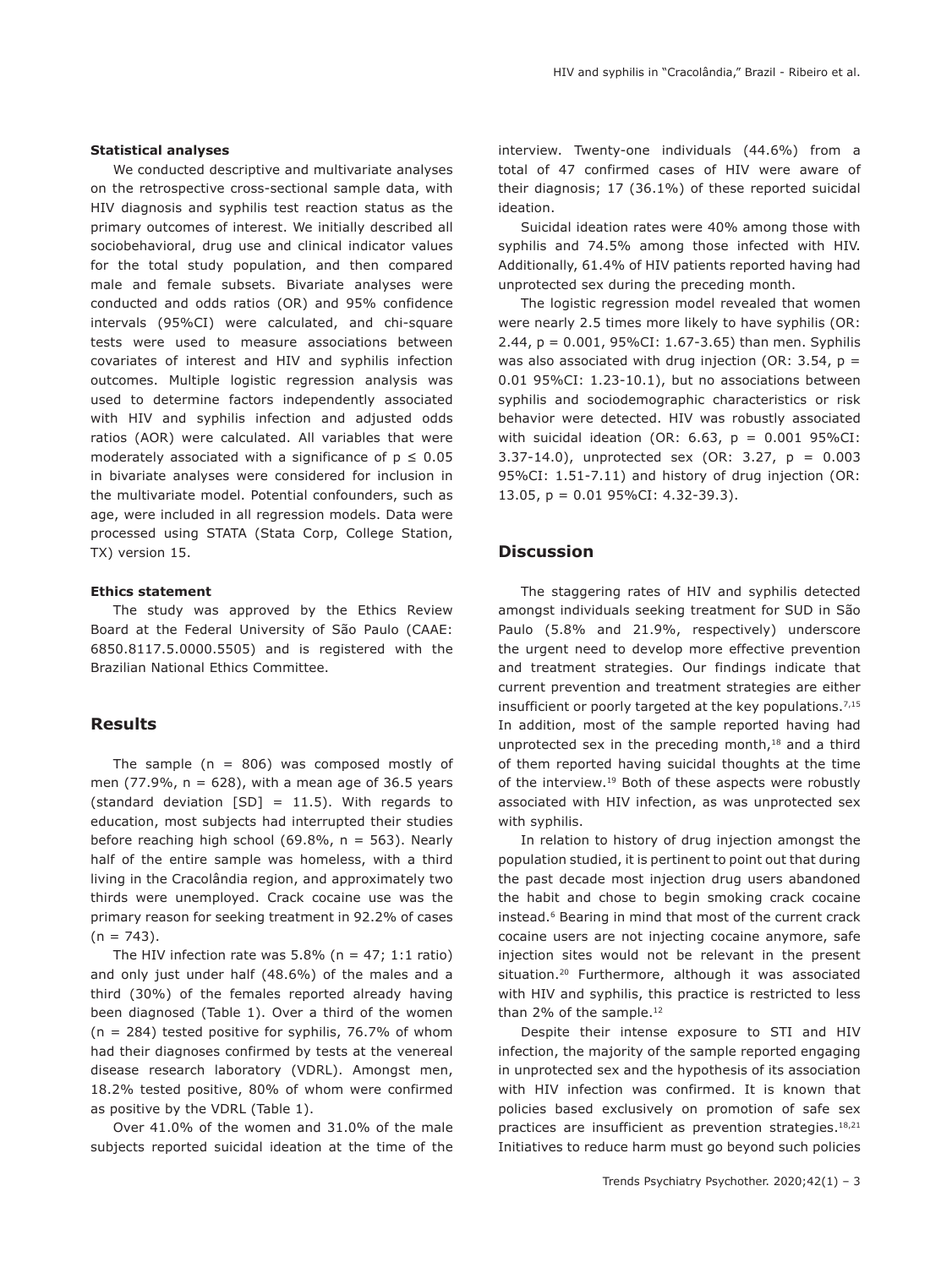and should invest in maintenance of HIV and syphilis treatment in order to reduce transmission rates. $21$ in addition to reinforcing strategies for reduction of unprotected sex that are already being implemented.

Our findings also highlight the importance of always addressing suicidal ideation, which was reported by a third of the sample. Moreover, patients who tested positive for HIV had a more than six times greater likelihood of reporting suicidal ideation. Twenty-one (44.6%) cases out of the total of 47 confirmed cases of HIV were aware of their diagnoses and 17 (36.1%) of these cases presented suicidal ideation, probably due to the stigma related to the virus and the lack of information provided, which their drug-dependent condition tends to exacerbate.19

It is relevant to mention that suicidal ideation assessment was performed before HIV test results were disclosed, thereby reducing the possibility of an immediate impact. There is a large body of evidence to support the belief that suicidal ideation is not only associated with crack cocaine abuse, but also with the diagnosis of HIV infection. This relationship is even more apparent during the first few months following diagnosis.19 There are recently-reported findings in the medical literature in which it was noted that suicidal ideation was significantly associated with diagnosis of HIV in the preceding three years ( $n = 304$  patients).<sup>22</sup> This association emphasizes the importance of implementing suicide prevention measures at addiction services.

| Sociodemographic characteristics           | <b>Total</b>      | Men<br>77.9 (74.9-80.6) | Women<br>22.1 (19.3-25.1) |
|--------------------------------------------|-------------------|-------------------------|---------------------------|
| Age                                        |                   |                         |                           |
| Up to 24                                   | $12.5(10.4-15.1)$ | $10.8(8.0-3.5)$         | 18.5 (13.4-25.0)          |
| 25 to 34                                   | 35.1 (31.8-38.4)  | 34.9 (30.7-38.2)        | 37.6 (30.7-45.0)          |
| 35 to 44                                   | 29.6 (26.5-32.9)  | 30.7 (27.2-34.4)        | 25.8 (19.8-32.8)          |
| 45 or older                                | 22.7 (19.9-25.7)  | 24.0 (20.8-27.5)        | 17.9 (12.9-24.3)          |
| Years in education                         |                   |                         |                           |
| None                                       | $1.4(0.8-0.26)$   | $1.4(0.08-2.60)$        | $1.7(20.5-5.14)$          |
| Up to 5 years                              | 18.2 (15.7-21.0)  | 17.2 (14.4-20.3)        | 21.9 (16.3-28.6)          |
| 6 to 9 years                               | 50.2 (46.7-53.7)  | 49.2 (45.2-53.1)        | 53.9 (46.5-61.1)          |
| 10 to 13 years                             | 27.0 (24.0-30.2)  | 28.8 (25.4-32.4)        | 20.7 (15.4-27.4)          |
| 14 years or more                           | $2.9(2.1-5.0)$    | $3.34(2.18-5.07)$       | $1.7(0.5-5.14)$           |
| Housing                                    |                   |                         |                           |
| Institution                                | $6.7(5.1-8.5)$    | $6.84(5.1-8.6)$         | $6.7(3.4-10.8)$           |
| <b>Homeless</b>                            | 46.0 (42.6-49.4)  | 45.7 (41.8-49.6)        | 47.2 (39.9-54.6)          |
| Fixed address                              | 47.2 (43.8-50.7)  | 47.4 (43.5-51.3)        | 46.6 (39.3-54.0)          |
| Region                                     |                   |                         |                           |
| Cracolândia                                | 31.2 (28.1-34.5)  | 31.5 (27.9-35.2)        | 30.5 (24.1-37.7)          |
| Other                                      | 68.7 (64.4-71.8)  | 68.4 (64.7-72.0)        | 69.5 (62.2-75.8)          |
| Employed                                   | 34.7 (31.5-38.1)  | 35.5 (31.8-39.3)        | 32.0 (25.5-39.2)          |
| On social benefits                         | 30.1 (26.9-33.2)  | 28.3 (24.9-32.0)        | 36.0 (29.1-43.3)          |
| Risk behaviors                             |                   |                         |                           |
| Suicidal ideation (Missing $= 0$ )         | 33.6 (30.4-36.9)  | 31.5 (28.0-35.2)        | 41.0 (33.9-48.4)          |
| Unprotected sex (Missing $= 0$ )           | 61.4 (58.0-64.7)  | 60.8 (57.0-64.6)        | 63.5 (56.0-70.2)          |
| History of drug injection (Missing $= 0$ ) | $1.86(1.12-3.06)$ | $1.27(0.63 - 2.53)$     | $1.56(1.8-8.0)$           |
| Sexually transmitted infections            |                   |                         |                           |
| $HIV/AIDS$ (Missing = 6)                   | 5.86 (4.43-7.72)  | 5.92 (4.31-8.07)        | $5.68(3.06-10.2)$         |
| Previously diagnosed                       | 44.6 (30.7-59.4)  | 48.6 (32.5-65.0)        | 30.0 (7.63-68.9)          |
| Syphilis (Missing $= 5$ )                  | 21.9 (19.2-25.0)  | 18.2 (15.4-21.4)        | 35.2 (28.5-42.6)          |
| Confirmatory VDRL result                   | 79.7 (72.9-85.2)  | 81.4 (72.8-87.8)        | 76.6 (14.1-36.0)          |
| Active disease                             | 16.6 (14.2-19.4)  | 14.0 (11.5-17.0)        | 25.8 (19.9-32.8)          |
| Treated disease                            | $4.2(3.0-5.8)$    | $3.2(2.0-4.9)$          | $7.8(4.7-12.9)$           |

**Table 1 -** Sociodemographic characteristics

95%CI = 95% confidence interval; HIV/AIDS = human immunodeficiency virus/acquired immunodeficiency syndrome; VDRL = venereal disease research laboratory.

4 – Trends Psychiatry Psychother. 2020;42(1)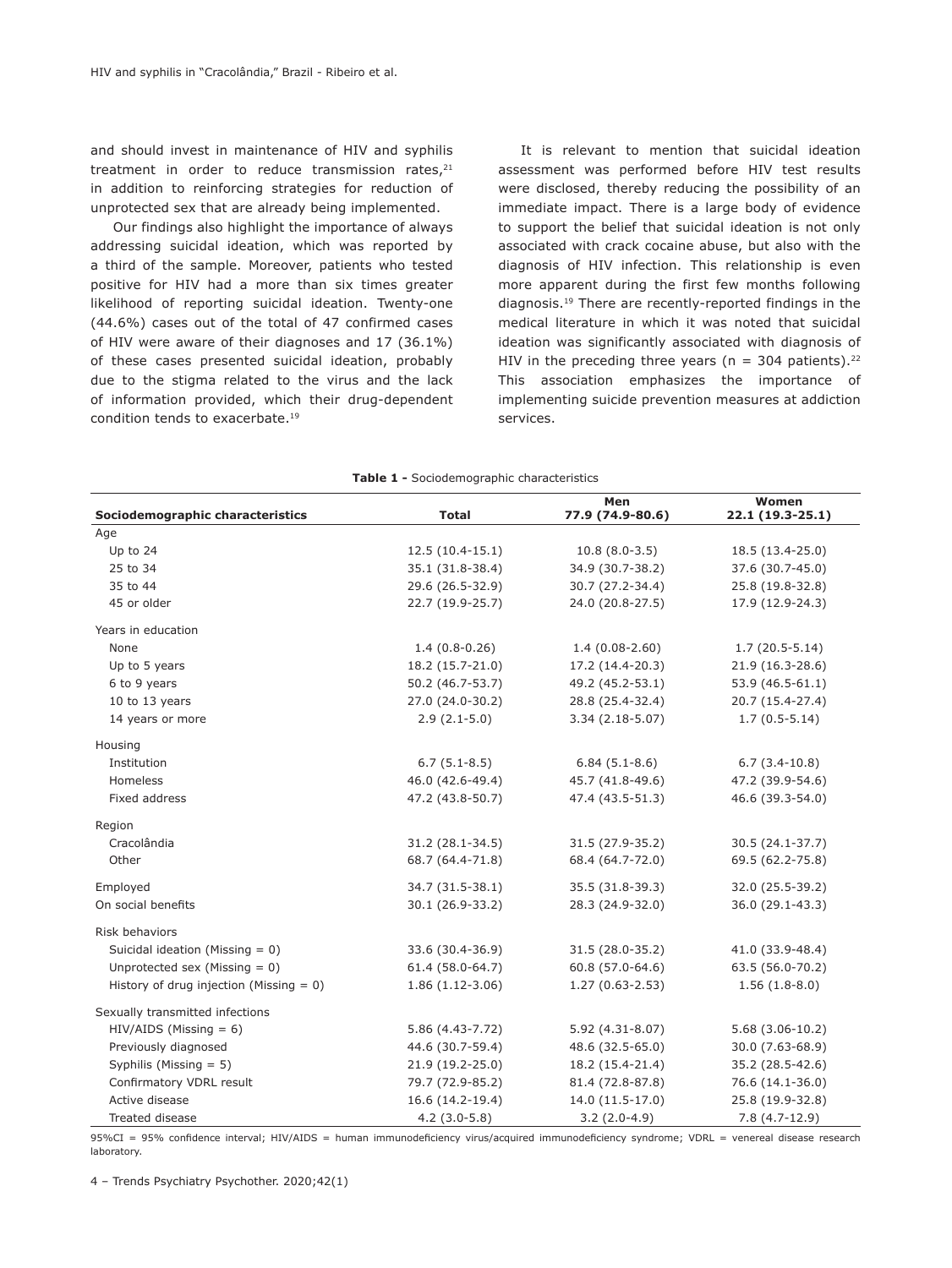Most of the patients included (73%) were crack cocaine-dependent individuals, who belong to a socially vulnerable layer of society and are highly exposed to a variety of risk behaviors. Previous studies reported higher mortality rates amongst HIV-positive patients who use crack cocaine.<sup>23</sup> These elevated rates persisted even after adjustment for time since diagnosis, adherence to antiretroviral therapy and relevant sociodemographic variables.24-26 The harmful consequences related to crack cocaine consumption in HIV-positive patients emphasize the need for effective treatment strategies focusing on cessation of drug use.

To the best of our knowledge, this is the first combination mental health and infectious care strategy covering both syphilis and HIV/AIDS in Cracolândia. Our findings corroborate those of previous studies that highlighted the importance of prioritizing STI testing on admission and initiating clinical care as soon as diagnoses are made.<sup>27</sup>

#### **Limitations**

The study was performed at a single center with a convenience sample. Consequently, the risk of selection bias has to be addressed. CRATOD is located in the heart of Cracolândia, thus, it is reasonable to assume that the population treated at CRATOD is not representative of the wider substance use disorder population. These patients are probably facing more severe addiction and in a more vulnerable situation. Only six patients refused to take the rapid test, and remain in the study, with the data counted as missing. According to the database used, one of these six patients had been tested at another service and a diagnosis of syphilis was found on the system and this individual was counted as positive for VDRL. This description is included as a study limitation.

It can therefore be assumed that generalizability is limited. Furthermore, there is a possibility of underreporting, since all of the information on drug intake and risk behaviors was based on self-reports.

# **Conclusions**

Elevated rates of HIV and syphilis were ascertained in the context of an extremely severe social vulnerability scenario. The most significant risk factors identified as associated with STI, such as suicidal ideation, unprotected sex and drug injection, should be taken into consideration for implementation of specific prevention strategies based on early diagnosis and treatment of sexually transmitted infections, to tackle the rapid spread of STI in this population.

## **Acknowledgements**

This study was partially financed by the Coordenação de Aperfeiçoamento de Pessoal de Nível Superior (CAPES; Finance Code 001).

We would like to thank the professionals who contributed to this study: the nursing team at CRATOD, Relba Fritoli, Aparecida Santos, Shirley Aparecida Lima and Gabriela Asaeda, and proof reader Marjory Donda, who conducted a revision of the article.

## **Disclosure**

No conflicts of interest declared concerning the publication of this article.

## **References**

- 1. Ahern J, Stuber J, Galea S. Stigma, discrimination and the health of illicit drug users. Drug Alcohol Depend. 2007;88:188-96.
- 2. Daar ES, Corado K. Condomless sex with virologically suppressed HIV-infected individuals: how safe is it? JAMA. 2016;316:149- 51.
- 3. Maartens G, Celum C, Lewin SR. HIV infection: epidemiology, pathogenesis, treatment, and prevention. 2014;384:258-71.
- 4. World Health Organization. Global Report World Health Organization. Geneva: World Health Organization; 2015.
- 5. UNAIDS. Global Aids Response Progress Reporting 2016, Construction of core indicators for monitoring the 2011 United Nations Political Declaration on HIV and AIDS Geneva: UNAIDS; 2016.
- 6. Abdalla RR, Madruga CS, Ribeiro M, Pinsky I, Caetano R, Laranjeira R. Prevalence of cocaine use in Brazil: data from the II Brazilian national alcohol and drugs survey (BNADS). Addict Behav. 2014;39:297-301.
- 7. Brasil, Ministério da Saúde, Departamento de Vigilância PeCdI, HIV/Aids e das Hepatites Virais. Pesquisa de conhecimentos, atitudes e práticas da população brasileira. Brasília: Ministério da Saúde; 2016.
- 8. Brasil, Ministério da Saúde, Vigilância Epidemiológica. Boletim Epidemiológico de Sifilis. Brasília: DIAHV; 2017.
- 9. Milanez H. Syphilis in pregnancy and congenital syphilis: why can we not yet face this problem? Rev Bras Ginecol Obstet. 2016;38:425-7.
- 10. Baptista CJ, Dourado I, de Andrade TM, Brignol S, Bertoni N, Bastos FI. HIV prevalence, knowledge, attitudes, and practices among polydrug users in Brazil: a biological survey using respondent driven sampling. AIDS Behav. 2017;22:2089-103.
- 11. Brasil, Ministério da Saúde. PCDT: Protocolo clínico e diretrizes terapêuticas para manejo da infecção do HIV em adultos. Brasília: Ministério da Saúde; 2017.
- 12. United Nations Office on Drugs and Crime. Practical guide for civil society HIV service providers among people who use drugs. Vienna: UNODC; 2013.
- 13. United Nations Office on Drugs and Crime. Global consulation UNODC on prevention. Vienna: UNODC; 2014.
- 14. Tan AX, Kapiga S, Khoshnood K, Bruce RD. Epidemiology of drug use and HIV-related risk behaviors among people who inject drugs in Mwanza, Tanzania. PLoS One. 2015;10: e0145578.
- 15. McPherson SM, Madruga CS, Miguel AQC, McDonell MG, Ribeiro, A. Preliminary findings: HIV/STD risk among crack cocainedependent patients in treatment in Brazil's 'Crackland'. Drug Alcohol Depend. 2017;171:e140-1.
- 16. Ribeiro M, Duailibi S, Frajzinger R, Alonso AL, Marchetti L, Williams AV, et al. The Brazilian 'Cracolândia' open drug scene